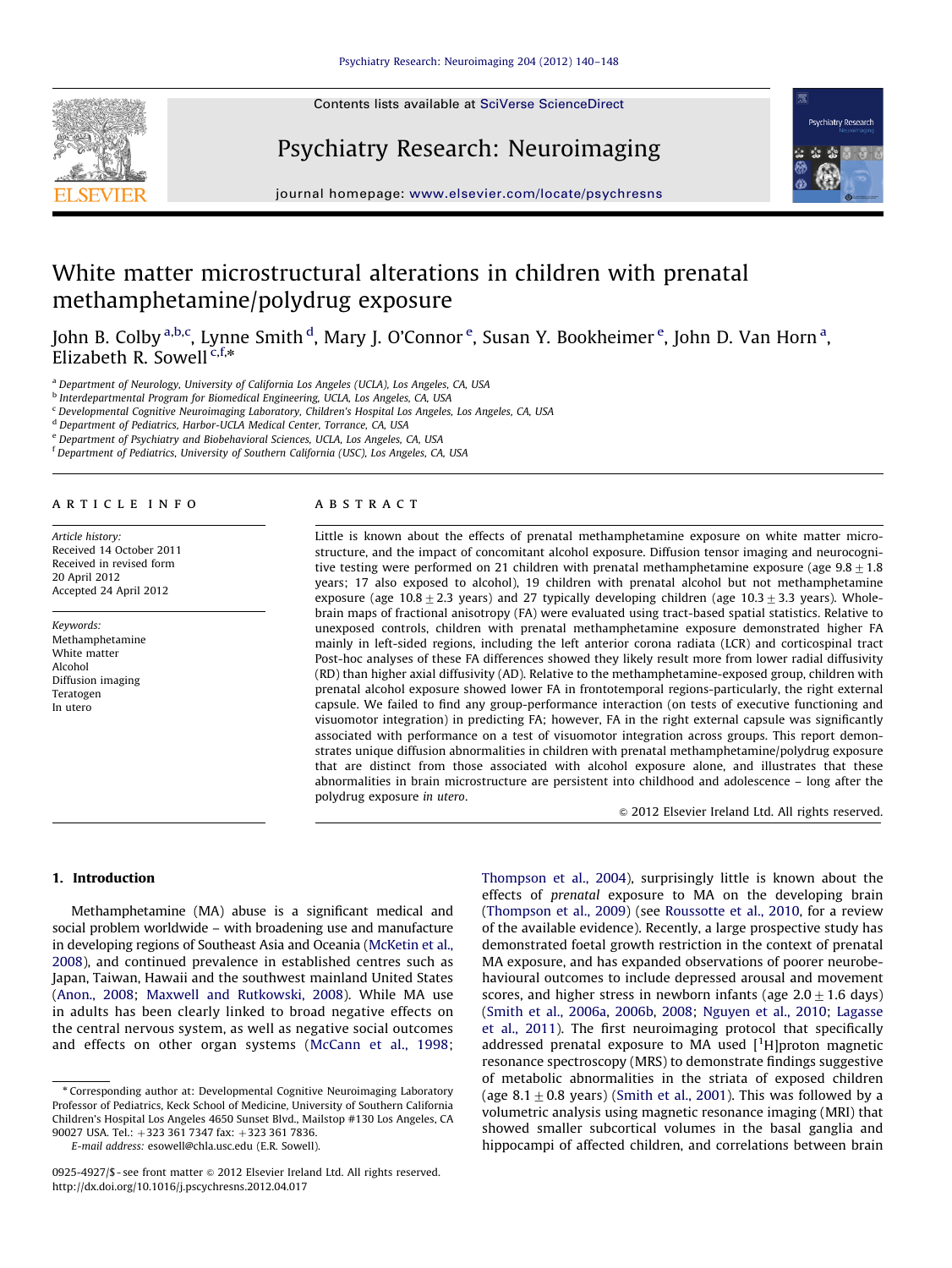<span id="page-1-0"></span>volumes and poorer performance on attention and verbal memory tests (age  $6.9\pm3.5$  years) [\(Chang et al., 2004](#page-7-0)). Recent functional MRI (fMRI) evidence in children exposed to MA prenatally also suggests abnormal patterns of brain activation, including more diffuse brain activation during a verbal working memory task (age  $9.5\pm1.9$  years) [\(Lu et al., 2009\)](#page-7-0), as well as lower frontostriatal activation during a visual working memory task (age  $9.2 \pm 1.8$  years) [\(Roussotte et al., 2011](#page-7-0)). The only published reports of white matter abnormalities include a region-of-interest diffusion imaging study, which examined 3- and 4-year-old MAexposed children, and showed lower diffusion in frontal and parietal areas, and a trend towards greater diffusion fractional anisotropy (FA) in the left frontal white matter of the exposed group [\(Cloak et al., 2009\)](#page-7-0). In an overlapping sample, <sup>1</sup>H–MRS also demonstrated higher metabolite concentrations (total creatinine, N-acetyl compounds and glutamate/glutamine) in frontal white matter ([Chang et al., 2009](#page-7-0)). Taken together, the disturbances in infant behaviour and brain imaging data in children suggest that prenatal MA exposure negatively impacts brain development. However, conclusions about the specific effects of MA are limited, given that polydrug exposure is common in this population.

Concurrent prenatal alcohol exposure is particularly concerning because it is a known teratogen [\(Jones et al., 1973](#page-7-0)), and has been shown to induce lasting clinical deficits [\(Spohr et al., 2007\)](#page-8-0). Furthermore, observations have shown that nearly half of the women who use MA during pregnancy also drink alcohol ([Smith](#page-7-0) [et al., 2006a](#page-7-0), [2006b\)](#page-8-0). Neuroimaging findings in children with heavy prenatal alcohol exposure include global, regional and subcortical volumetric abnormalities, as well as cortical thickness and fMRI abnormalities [\(Coles and Li, 2011;](#page-7-0) [Lebel et al., 2011\)](#page-7-0). Most relevant to our present report, a variety of white matter abnormalities have also been reported among children with heavy prenatal alcohol exposure, including, most prominently, gross deformities of the corpus callosum [\(Sowell et al., 2010;](#page-8-0) [Wozniak and Muetzel, 2011\)](#page-8-0).

Here we studied the effects of prenatal MA exposure on white matter microstructure using whole-brain diffusion tensor imaging (DTI). By measuring the diffusion properties of water inside the brain, which are affected by constraints placed by the neuronal microenvironment, DTI is able to provide an indirect non-invasive characterisation of white matter microarchitecture in vivo. Given the known impact of MA exposure on striatal structures in adult abusers, and limited evidence in children, we expected abnormalities in regions of white matter tracts that connect striatal with cortical structures. Given reports of deficits in executive measures of attention, deficits in visual motor integration [\(Chang et al., 2004\)](#page-7-0) and findings of higher diffusion anisotropy in frontal white matter in children with prenatal MA exposure ([Cloak et al., 2009\)](#page-7-0), we expected a similar pattern in our older sample of children on tests of executive function (Trails B), visuomotor integration (VMI) and whole-brain FA maps. In spite of these hypothesised group differences, within groups we still expected regionally specific relationships between FA and performance, such that higher FA (indicative of white matter fibre organisation) in the frontal lobe would be associated with better performance (more efficient processing) on a test of executive function (Trails B), but not on a test of VMI, and, conversely, that higher FA in the parietal lobe would be associated with better performance on the VMI test, but not the Trails B test.

#### 2. Methods

#### 2.1. Participants

Participants were classified into three groups according to exposure status: 1) MA-exposed subjects (MA,  $n=21$ ), 2) alcohol-exposed subjects (ALC,  $n=19$ ) and 3) typically developing controls (CON,  $n=27$ ). Subjects were included in the MA group if they had exposure to MA based on parent/guardian report, or maternal or infant medical records. In line with previous literature on foetal alcohol spectrum disorders (FASDs) that recognises the impact of frequent drinking, as well as less frequent but heavier drinking, participants were included in the ALC group if they had exposure to  $\geq$  4 drinks on any occasion or were exposed to  $\geq$  14 drinks in any week during the pregnancy (a 'drink' is defined as a 12 oz. beer, 4 oz. glass of wine or a cocktail with 1 shot of liquor), and had no MA exposure [\(Hoyme et al., 2005\)](#page-7-0). Phone screening exclusion criteria for all groups included: (1) age younger than 5 years (we were most interested in the long-lasting effects of MA, and, additionally, available staff were only trained on this age range for neuropsychological testing); (2) IQ less than 70; (3) head injury with loss of consciousness over 20 min (although no milder head injuries were reported on a follow-up parent self-report questionnaire either); (4) physical (e.g., hemiparesis) or psychiatric illness, or developmental disability expected to prevent completion of the scanning or neuropsychological testing sessions (e.g., an autistic individual would not be excluded because of their diagnosis, but might be excluded on an individual basis if their parent/guardian did not think they could complete the required components of the study); (5) other potential known causes of mental deficiency (e.g., chromosomal disorders); and (6) the presence of implanted metal in the body. ALC subjects were largely recruited from a university-associated social skills training group for children with FASDs. Subjects in the MA group were recruited from three sources: (1) Children of mothers who were in an MA rehabilitation programme, (2) the same social skills group described above for the FASD subjects (after it was discovered that some of the mothers also had abused MA during pregnancy) and (3) self-referral in response to advertisements and word of mouth. CON subjects were recruited from the same Los Angeles communities as the exposed groups, and effort was made to recruit from similar socioeconomic status (SES) strata (e.g., advertisements targeted to zip codes with similar SES as our exposed subjects). Details of diagnostic procedures for foetal alcohol spectrum disorders used to classify ALC and MA subjects are described in another report [\(O'Connor et al., 2006](#page-7-0)). Briefly, an experienced clinician examined alcohol-exposed children using the Diagnostic Guide for Foetal Alcohol Syndrome (FAS) and Related Conditions [\(Astley, 2004\)](#page-7-0). This system uses a four-digit diagnostic code reflecting the magnitude of expression of four key diagnostic features of FAS: (1) growth deficiency; (2) the FAS facial phenotype, including short palpebral fissures, flat philtrum and thin upper lip; (3) central nervous system dysfunction; and (4) gestational alcohol exposure. Using these criteria, children with alcohol exposure (with or without concomitant MA exposure) were diagnosed with foetal alcohol syndrome (FAS), partial FAS, sentinel features or alcohol-related neurodevelopmental disorder (ARND) (Fig. 1). Following a complete description of the study protocol, parent/guardian consent and participant assent were obtained in accordance with procedures approved by the Institutional Review Board at UCLA.

#### 2.2. Neuropsychological testing

Subjects underwent a broad neuropsychological testing battery administered by trained fulltime staff who were blinded to subject exposure status. Included among the tests were measures of general intelligence (prorated full-scale IQ) [\(Wechsler,](#page-8-0) [2003](#page-8-0)), VMI and executive control (Trail Making Test). The VMI test instructs subjects to draw a series of geometric figures that are presented visually, and thus, performance reflects intact visual sensory input, motor output and their integration [\(Beery, 1997\)](#page-7-0). The Trail Making Test is a popular compound measure of executive function, and Part B, in which the subject must rapidly connect encircled letters and



Fig. 1. Alcohol exposure clinical severity by group:  $Exp = Exposed$  (least severe),  $ARND = Alcohol-related$  neurodevelopmental disorder, Sent $=$ Sentinel (shows mild facial dysmorphology), PFAS=partial FAS, FAS=Foetal alcohol syndrome (most severe). MA=Methamphetamine-exposed group, ALC=alcohol-exposed group.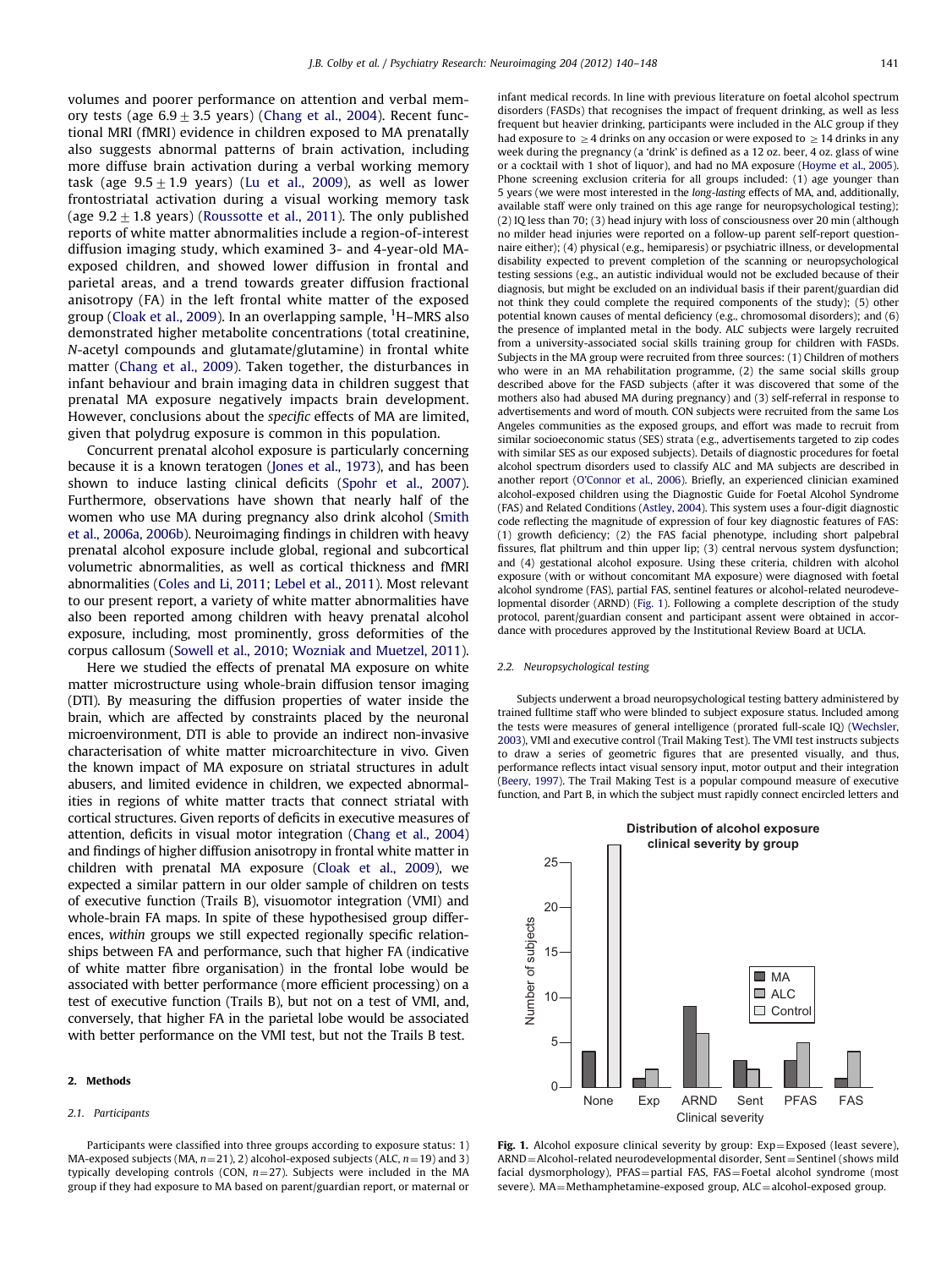<span id="page-2-0"></span>numbers that have been irregularly placed on a sheet of paper, has been shown to be particularly sensitive to cognitive flexibility [\(Kortte et al., 2002](#page-7-0)).

#### 2.3. DTI acquisition and processing

Diffusion-weighted imaging data were acquired on a 1.5 Tesla Siemens Sonata MRI scanner with six diffusion encoding gradient directions ( $b$ =1000 s mm<sup>-2</sup>), and one non-diffusion-weighted volume  $(b=0)$ , per acquisition sequence. Two to four whole-brain acquisitions were obtained for each subject (50 axial slices, slice thickness 3 mm, field of view 192 mm, in-plane matrix  $64 \times 64$ , resulting in  $3 \times 3 \times 3$  mm isotropic voxels). Brain volumes were skull stripped, and a 12parameter affine registration to the first  $b=0$  volume was applied to correct for eddy current distortions and minor head motion between the acquisition of consecutive diffusion-weighted volumes. The entire DTI sequence was rejected if any of the raw scans contained dropped slices (commonly from ballistic motion during the EPI acquisition of a single volume), but no additional threshold on motion was employed at this stage. A voxelwise diffusion tensor model was fit to the data, and scalar invariant maps were generated of FA, mean diffusivity (MD), axial diffusivity (AD) and radial diffusivity (RD). DTI preprocessing was performed using the FMRIB Software Library (FSL) 4.1.0 analysis suite ([Smith et al., 2004](#page-8-0); [Woolrich et al., 2009](#page-8-0)) (<http://www.fmrib.ox.ac.uk/fsl>), and this workflow was automated with the LONI Pipeline [\(Rex et al., 2003\)](#page-7-0) (http://pipeline.loni.ucla.edu).

Tract-based Spatial Statistics (TBSS) was then used to investigate regional differences in diffusion parameters along the major white matter tracts [\(Smith](#page-7-0) [et al., 2006a,](#page-7-0) [2006b](#page-8-0)). First, B-spline-based nonlinear registration was performed between all subjects' FA maps, and the most representative target subject was chosen by minimising the overall deformation cost across subjects. This target subject was registered to the ICBM152 1-mm standard template using an affine transformation, and the remaining subjects were brought through this concatenated spatial normalisation process. A study-specific mean FA image was generated in standard space, and skeletonised into a tract-based template at an FA threshold of 0.2 (Fig. 2, green). Each subject's registered FA map was then projected onto this skeleton for voxelwise statistical inference.

#### 2.4. Statistical analysis

Group differences in demographics and performance were assessed using analysis of variance (ANOVA), and the Kruskal–Wallis one-way ANOVA for



Fig. 2. Group differences in fractional anisotropy (FA): (A) MA > CON group contrast. (B) MA > ALC contrast. C) MA > CON contrast with alcohol exposure clinical severity covariate. Note: Results dilated back into white matter for visualisation (red). Areas of greatest significance are displayed as bright centres along the skeleton (yellow and aqua). Background image is ICBM152 1 mm standard brain. Slice numbers referenced from  $y=0$  mm coronal slice in MNI coordinates. MA=methamphetamine-exposed group, ALC=alcohol-exposed group, CON=typically developing control group.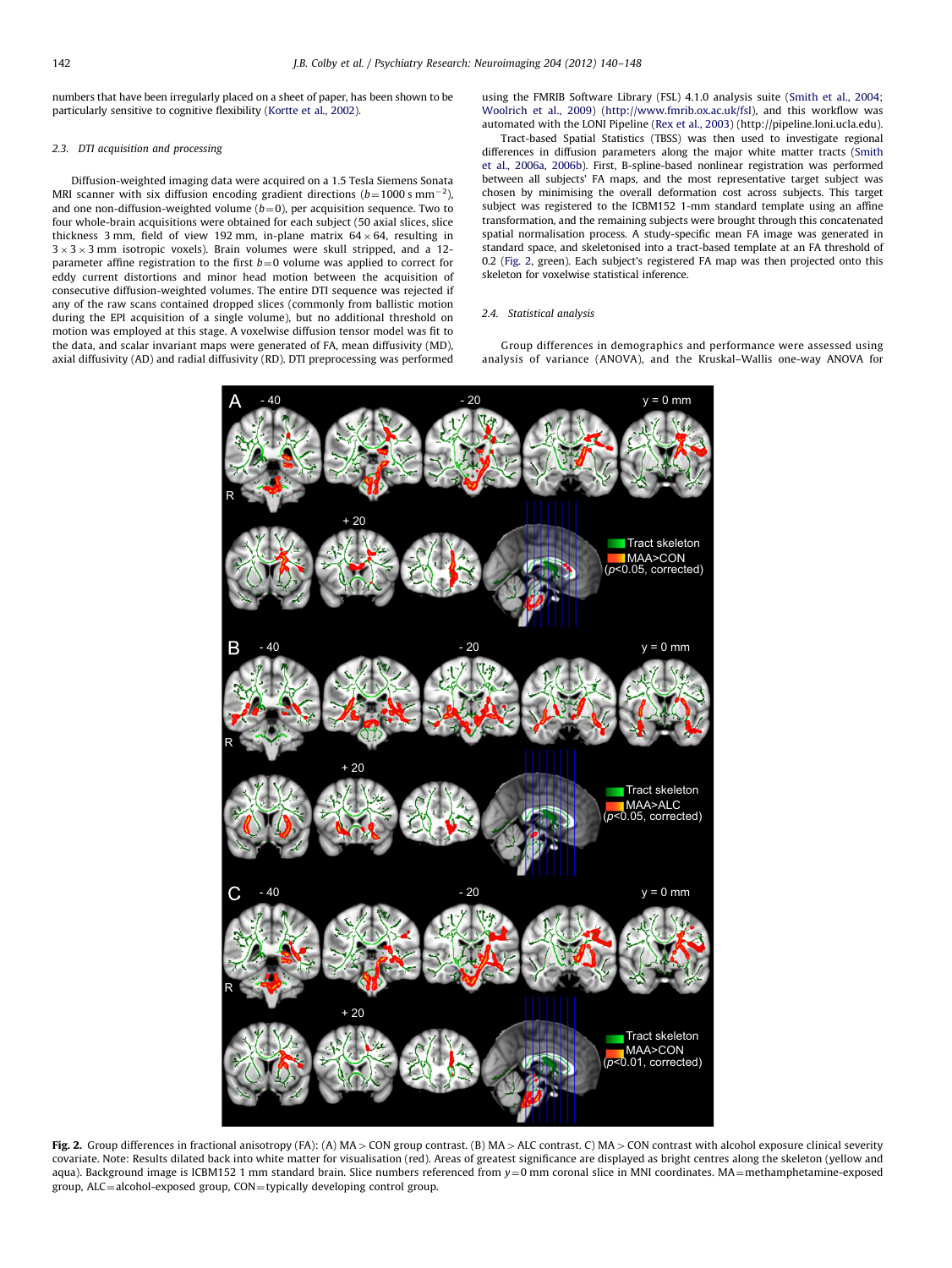categorical variables. R 2.9.0 [\(http://www.r-project.org](http://www.r-project.org)) was used for this statistical analysis. Differences in FA were assessed within FSL, and whole-skeleton statistical parametric maps (SPMs; t-test, two sample and unpaired) were generated for group differences. Subject age was included as a between-group covariate to model variance in FA due to known effects of developmental maturation. Also, since age effects are commonly gender-specific over this age range – owing to differential timings of puberty and hormonal influences between males and females – potential age–gender interactive effects were considered in our model. Finally, because prenatal alcohol exposure is known to be associated with white matter abnormalities, an additional whole-brain analysis to explore the most specific effects of MA included alcohol exposure clinical severity as a parameterised between-group covariate. Threshold-free cluster enhancement (TFCE) was used to incorporate neighbourhood information around each voxel and up-weight cluster-like structures in the data [\(Smith and Nichols, 2009\)](#page-8-0). Non-parametric permutation methods were used to generate empiric P-values, and the empirically determined null distribution of the maximum test statistic across space allowed us to correct for multiple comparisons by controlling the family-wise error (FWE) rate [\(Nichols and Holmes,](#page-7-0) [2002](#page-7-0)). The Johns Hopkins white matter atlas was used for stereotactic reporting of anatomical location information ([Mori et al., 2008\)](#page-7-0). Areas showing significant group differences in FA were used as region of interest (ROI) masks in post hoc analyses to determine whether the observed changes in diffusion directionality (FA) were associated with any changes in total diffusion (MD) within these regions, or the balance of diffusion in the axial (AD) and radial (RD) directions. Mean FA values were also extracted from these regions for use in brain–behaviour analyses. Multiple regression was used to investigate potential direct effects of behavioural score on FA within these regions, independent of both age and the group effect that was modelled in the whole-skeleton analysis. Group-by-score interaction effects were also investigated.

## 3. Results

## 3.1. Demographics

Groups did not differ significantly in age, sex, handedness, parental education, parental IQ, family income, Trails B performance or number of scan averages. However, the groups did significantly differ in IQ score  $(F_{2.58} = 14.85, P < 0.0001)$ ,

#### Table 1

Demographics and performance data by group.

VMI score ( $F_{2,62}$ =7.08, P < 0.005), birth weight ( $F_{2,56}$ =10.74,  $P < 0.0005$ ), adoption rate ( $H = 52.1$ ,  $P < 0.0001$ ) and nicotine exposure rate  $(H=44.3, P<0.0001)$ . Compared to controls, the MA and ALC groups both had lower IQ and VMI scores, and higher rates of adoption and nicotine exposure. This information is summarised in Table 1. Nicotine exposure histories were unavailable for eight MA subjects and 10 ALC subjects, and 17 of the MA subjects also had prenatal alcohol exposure. Concurrent psychiatric diagnoses present in the MA and ALC groups included attention deficit hyperactivity disorder (ADHD) (13 MA subjects and 14 ALC subjects), bipolar disorder (4 and 3), major depression (2 and 1), Asperger syndrome (1 and 0), autism (1 and 0), pervasive developmental disorder – not otherwise specified (1 and 0), schizophrenia (1 and 0) and obsessive–compulsive disorder (0 and 1).

## 3.2. White matter microstructure

Group differences in FA that were identified with the TBSS analysis are summarised in [Fig. 2](#page-2-0) and [Table 2.](#page-4-0) Additionally, while the statistical testing described below was carried out in a voxelwise fashion, regional summaries collapsed across rough ROIs are also provided in [Fig. 3](#page-4-0) in order to visualise the general relationship between diffusion parameters and to check for gross outliers. Note: Explicitly modelling age–gender interaction effects or IQ did not change the regional patterns of group differences for any of the group contrasts studied.

#### 3.2.1. MA vs. CON

FA was significantly higher in the MA group in than the control group in the genu of the corpus callosum, left hemisphere internal and external capsules, and corona radiata  $(P<0.05$ , FWE-corrected

|                                                                                                                 | $MA(n=21)$                               |                                      | ALC $(n=19)$                              |                                        | CON $(n=27)$                                |                                      | Group differences <sup>e</sup>                                                                                                                                                                                                                               |
|-----------------------------------------------------------------------------------------------------------------|------------------------------------------|--------------------------------------|-------------------------------------------|----------------------------------------|---------------------------------------------|--------------------------------------|--------------------------------------------------------------------------------------------------------------------------------------------------------------------------------------------------------------------------------------------------------------|
|                                                                                                                 | Mean                                     | SD <sup>d</sup>                      | Mean                                      | <b>SD</b>                              | Mean                                        | <b>SD</b>                            |                                                                                                                                                                                                                                                              |
| Age (years)<br>Male:Female<br>Birth weight (g)<br>Handedness (-100 left to 100 right)<br>Prorated full-scale IQ | 9.76<br>13:8<br>3290.1<br>67.45<br>99.29 | 1.84<br>-<br>409.4<br>29.60<br>12.94 | 10.79<br>11:8<br>2592.5<br>55.56<br>85.11 | 2.32<br>$-$<br>797.7<br>62.14<br>13.65 | 10.30<br>11:16<br>3355.6<br>64.12<br>109.82 | 3.35<br>-<br>357.5<br>32.88<br>15.88 | -<br>$P < 0.0005$ (F=10.74, df=2.56)<br>CON > ALC: $P < 0.05$ ( $t = 3.17$ , df $\approx 13.1$ )<br>$MA > ALC$ : $P < 0.05$ ( $t = 2.82$ , df $\approx 14.4$ )<br>$P < 0.0001$ (F=14.85, df=2.58)<br>CON > MA: $P < 0.05$ ( $t = 2.39$ , df $\approx 40.0$ ) |
| Parent education (years)<br>Parent IQ                                                                           | 15.13<br>108.36                          | 2.29<br>9.09                         | 17.00<br>115.82                           | 1.94<br>7.47                           | 16.33<br>110.69                             | 2.87<br>17.67                        | CON > ALC: $P < 0.0001$ ( $t = 5.29$ , df $\approx 37.9$ )<br>$MA > ALC$ : $P < 0.005$ ( $t = 3.31$ , df $\approx 35.4$ )<br>$\overline{\phantom{0}}$<br>$\overline{\phantom{0}}$                                                                            |
| Family annual income <sup>a</sup><br>Parent type (Adoptive:Biological)                                          | 7.27<br>18:3                             | 2.09<br>$\sim$                       | 7.19<br>18:1                              | 2.32<br>$\overline{\phantom{0}}$       | 6.86<br>0:27                                | 2.75                                 | $P < 0.0001$ (H=52.1, df=2)<br>$MA > CON: P < 0.0001 (D = 0.86)$<br>ALC > CON: $P < 0.0001$ (D=0.95)                                                                                                                                                         |
| Nicotine exposure? (Yes:No:Unknown)                                                                             | 12:1:8                                   | $\overline{\phantom{a}}$             | 9:0:10                                    | $\overline{\phantom{a}}$               | 0:27:0                                      | $\overline{\phantom{a}}$             | $P < 0.0001$ (H=44.3, df=2)<br>$MA > CON$ ; $P < 0.0001$ ( $D = 0.92$ )<br>ALC > CON: $P < 0.0001$ ( $D=1$ )                                                                                                                                                 |
| Trails B (total time) $b$<br>VMI (raw score) $c$                                                                | 124.79<br>21.29                          | 65.76<br>3.18                        | 143.39<br>21.26                           | 73.81<br>3.97                          | 140.75<br>24.72                             | 114.06<br>3.61                       | $P < 0.005$ (F=7.08, df=2,62)<br>CON > MA: $P < 0.005$ (t=3.43, df $\approx$ 43.9)<br>CON > ALC: $P=0.01$ ( $t=2.97$ , df $\approx 36.8$ )                                                                                                                   |

 $a$  Ordinal scale,  $1 =$  < \$5,000, 2=\$5000-9999, 3=\$10,000-19,999, 4=\$20,000-29,999, 5=\$30,000-39,999, 6=\$40,000-49,999, 7=\$50,000-74,999, 8=\$75,000-100,000,  $9 = $100.000$ .

<sup>b</sup> Trails B=Trail Making Test, part B.

 $c$  VMI $=$ Visuomotor Integration.

 $d$  SD = standard deviation.

<sup>e</sup> ANOVA omnibus F-test reported for group differences (Significant pairwise t-tests using the Holm-modified Bonferroni correction and non-pooled variance are also reported for significant omnibus tests). Kruskal-Wallis ANOVA omnibus H test and Kolmogorov–Smirnov (K-S) pairwise D statistics used for categorical variables. df=degrees of freedom.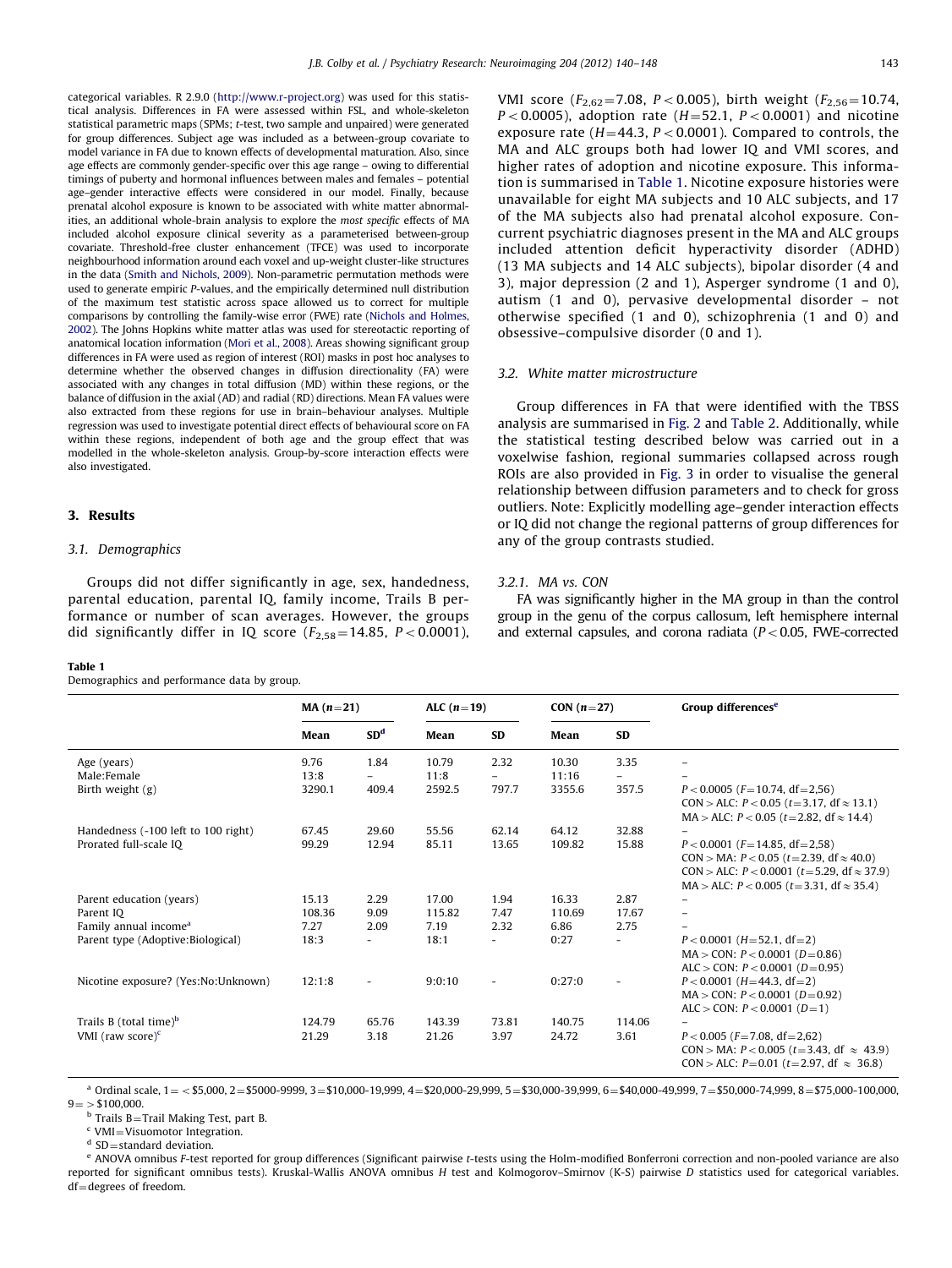#### <span id="page-4-0"></span>Table 2 Summary of anatomical differences in FA.

| Contrast  | <b>Cluster Index</b> | Cluster size (voxels) <sup>a</sup> | Location <sup>b</sup>                  | Hemisphere | Coordinates $(mm)^c$ | P value (corrected) |
|-----------|----------------------|------------------------------------|----------------------------------------|------------|----------------------|---------------------|
| MA > CON  |                      | 4556                               | Internal capsule (anterior limb)       |            | $-18, -2, 18$        | 0.02                |
|           |                      |                                    | - Superior fronto-occipital fasciculus |            | $-20, 5, 21$         | 0.02                |
|           |                      |                                    | - Internal capsule (posterior limb)    |            | $-8, -8, 0$          | 0.03                |
|           |                      |                                    | - Cingulum                             |            | $-20, -40, -4$       | 0.03                |
|           |                      |                                    | - Cerebral peduncle                    |            | $-16, -22, -7$       | 0.03                |
|           |                      | 1395                               | Anterior corona radiata                |            | $-16, 34, 10$        | 0.03                |
|           |                      |                                    | - Corpus callosum (genu)               |            | $-16, 31, 13$        | 0.03                |
|           | 3                    | 526                                | Posterior corona radiata               |            | $-24, -36, 39$       | 0.04                |
| CON > ALC |                      |                                    | None significant                       |            |                      |                     |
| MA > ALC  |                      | 3744                               | Inferior longitudinal fasciculus       | R          | $37, -17, -9$        | 0.02                |
|           |                      |                                    | - External capsule                     | R          | 33, 5, 4             | 0.02                |
|           | 2                    | 3689                               | External capsule                       |            | $-26, 4, 14$         | 0.03                |
|           |                      |                                    | - Inferior longitudinal fasciculus     |            | $-38, -12, -16$      | 0.03                |
|           | 3                    | 1531                               | Cerebral peduncle                      | L/R        | $7, -26, -20$        | 0.03                |
|           |                      |                                    | - Internal capsule (posterior limb)    |            | $-18, -16, 2$        | 0.03                |
|           |                      |                                    | - Corticospinal tract                  | R          | $7, -21, -28$        | 0.04                |

 $a$  Cluster-forming threshold was  $P < 0.05$ . Only clusters with greater than 100 voxels are listed. Local peaks in different anatomical structures also included (minimum distance between local peaks was set at 5 mm).

**b** Taken from JHU white matter atlas.

 $c$  Coordinates in MNI stereotactic space  $(x,y,z)$ .



Fig. 3. Regional scatterplots of DTI metrics: Fractional anisotropy (FA), mean diffusivity (MD), radial diffusivity (RD), and axial diffusivity (AD) are plotted versus age. These plots are facetted into a matrix by brain region, and colour is used to encode group membership (Control, ALC, MA). Linear trendlines are added to all plots for visual reference. Each region of interest was obtained by centering a 5-mm sphere on the respective cluster centre from Table 2, and intersecting this with the associated  $P < 0.05$ statistical map from [Fig. 2.](#page-2-0) Note: These plots are intended only to give a general regional view of the raw data, and to allow inspection for gross outliers. All statistical testing was performed on the original voxelwise maps.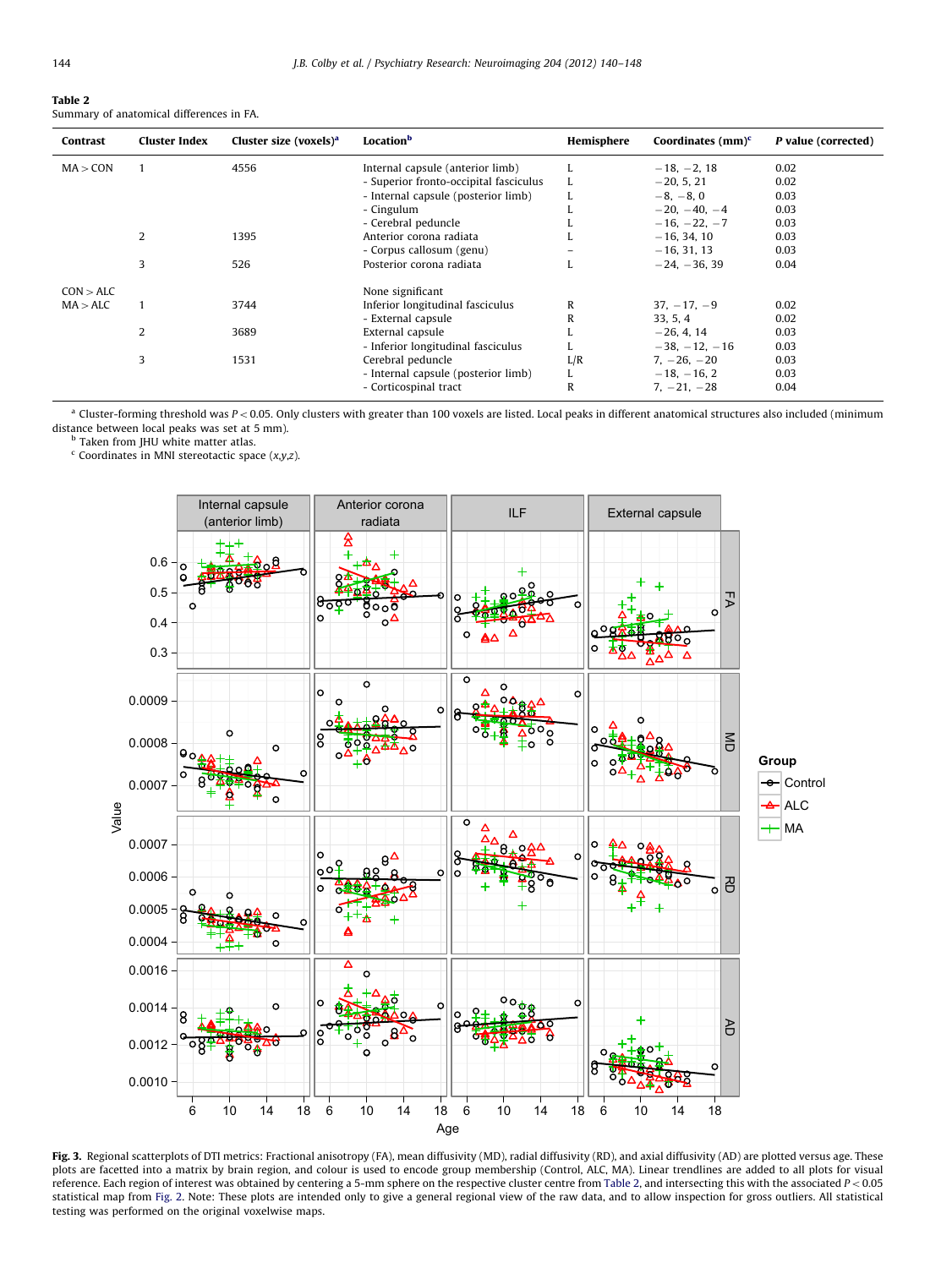<span id="page-5-0"></span>across skeleton) [\(Fig. 2A](#page-2-0)). Within the left anterior corona radiata (LCR), a prominent region showing group effects in the whole-brain FA analysis, we observed a lower overall magnitude of diffusion in the MA group, as measured by MD ( $P < 0.05$ , FWE-corrected across ROI), as well as lower radial diffusivity (RD;  $P < 0.001$ ). AD was greater in this area in the MA group than the control group with marginal significance ( $P=0.05$ ). There were no significant CON > MA differences in FA. This general pattern of group differences remained when alcohol exposure clinical severity ([Fig. 1](#page-1-0)) was included in the model, localising particularly robustly to the left corticospinal tract along its entirety  $(P < 0.01)$  [\(Fig. 2](#page-2-0)C). This general pattern also remained during a post-hoc analysis that used birth weight as a covariate.

## 3.2.2. ALC vs. CON

Although a general pattern of lower FA was observed, no effect survived correction for multiple comparisons.

# 3.2.3. MA Vs. ALC

In a direct contrast of the MA subjects with the ALC subjects, the ALC group showed significantly lower FA in frontal and temporal areas bilaterally – most prominently in the right external capsule  $(P<0.05$ , FWE-corrected across skeleton) [\(Fig. 2](#page-2-0)B). This general pattern also remained when examining the uncorrected P-value maps derived from a small subset of 13 MA and 13 ALC subjects who matched exactly on alcohol exposure clinical severity. Similarly, this general pattern remained during a post hoc analysis that used birth weight as a covariate, although most regions dropped just below threshold in the corrected maps. There were no significant  $ALC > MA$  voxels.

#### 3.3. Brain–behaviour relationships

Multiple regression analysis, using performance on a measure of frontal executive functioning (Trail Making Test, part B, total time), group membership, group-by-score interaction terms and age to predict FA in the LCR, failed to reveal any significant interaction between group and Trails B score in predicting FA in this region ( $F_{2,52}$ =3.15, P=0.051) or a direct relationship between score and FA ( $F_{1,52}$ =3.36, P=0.073). Within the right external capsule (REC) area that distinguished ALC from MA subjects, multiple regression analysis (using group, group-by-score and age predictors) failed to demonstrate any group-by-score interactive effects ( $F_{2,58}$ =0.93, P=0.40), but did demonstrate a significant across-group contribution of VMI performance towards predicting FA ( $F_{1,58}$ =13.26, P < 0.001). The corresponding acrossgroup partial regression coefficient between FA in the REC and VMI raw score was significantly positive  $(b=2.23e-03, t_{60}=2.08,$  $P < 0.05$ ). ROI placement, FA distributions and partial regression plot are included in Fig. 4.

## 4. Discussion

The MA group, when compared to typically developing controls, demonstrated higher diffusion anisotropy (FA) in cerebral white matter. Regions showing significant group differences were located mainly along midline structures and in the left hemisphere, and included a pronounced region of the LCR [\(Fig. 2](#page-2-0)A). Considering the anatomical connectivity of this tract, this localisation is consistent with previous observations of metabolic and volumetric abnormalities in the striata of children with prenatal MA exposure [\(Smith et al., 2001;](#page-7-0) [Chang et al., 2004\)](#page-7-0), and with the long-standing literature documenting striatal damage in adult MA abusers [\(McCann et al., 1998](#page-7-0)). The underlying diffusion pattern accompanying this higher FA – lower RD, higher AD (but to a lesser degree) and, therefore, lower MD – is consistent with a recently published ROI-based DTI study, and an expanded MRS study in the same population, which demonstrated lower diffusion and higher metabolites within small ROIs placed bilaterally in the frontal and parietal lobes of 3- and 4-year-old children with prenatal MA exposure ([Chang et al., 2009](#page-7-0); [Cloak et al., 2009\)](#page-7-0). Further, the authors reported a trend towards higher FA in a left anterior white matter ROI, which also agrees with our results

 $\mathsf A$  Right External Capsule (REC) ROI FA in ALC group < FA in MA group (*p*<0.05, FWE-corrected, Blue)



Fig. 4. Brain-behaviour analysis: (A) Right external capsule (REC) region of interest (ROI) extracted from thresholded whole-skeleton statistical map (dilated back into white matter for visualisation). (B) Box and scatter plot displaying the median and quartile distribution of the fractional anisotropy (FA) values for each group within the ROI. C) Partial regression plot between FA in the REC and visuomotor integration (VMI) raw score. Both axes are residualized for age and group.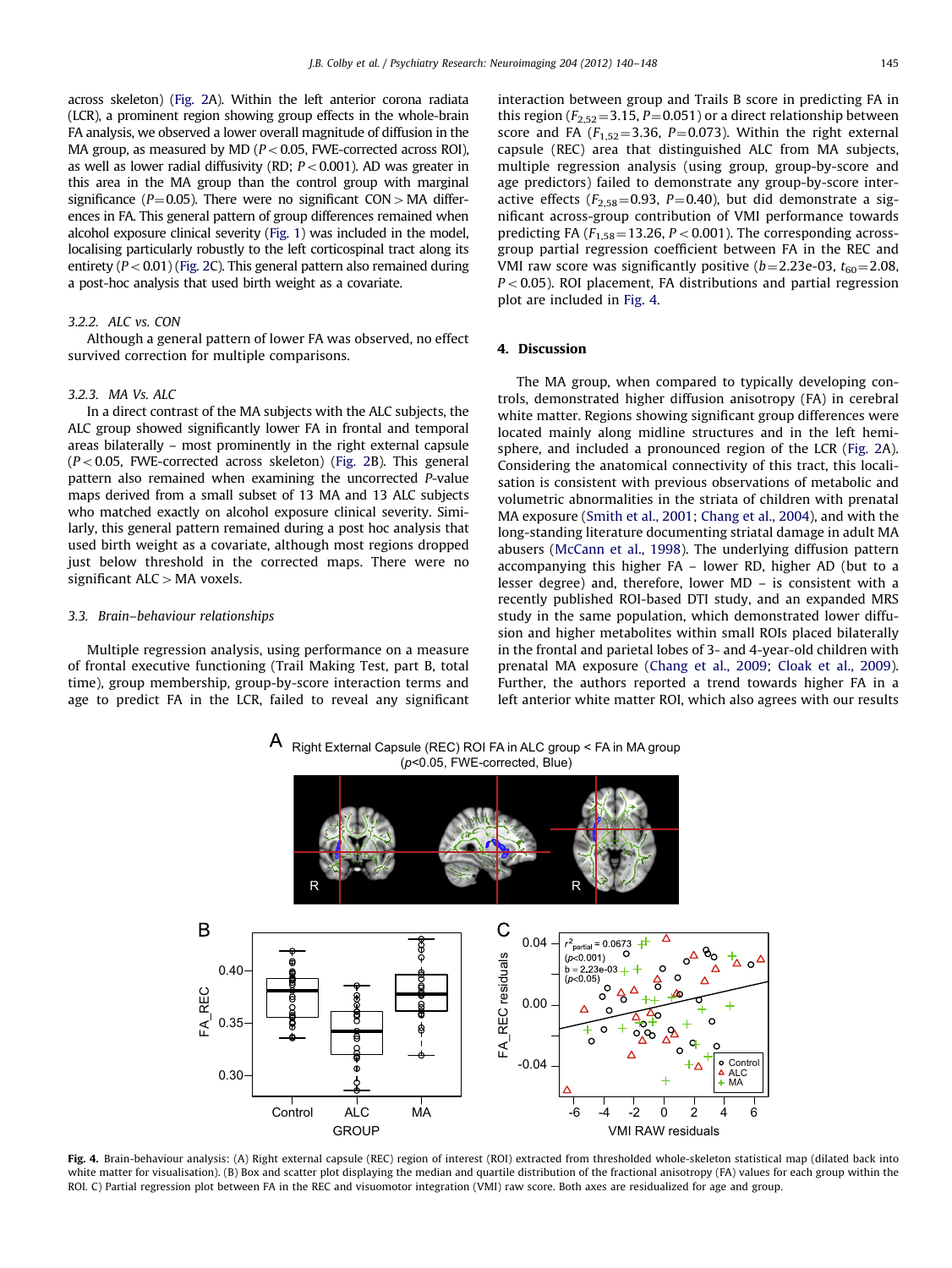presented here. Our data extend these previous observations into an older age range and with a whole-brain voxelwise analysis, suggesting that these white matter microstructural differences are not short-lived transient effects, but rather broader phenomena that persist later into development. Finally, that the pattern of diffusion differences between MA and CON groups is distinct from the ALC vs. CON contrast, and robustly persists  $(P<0.01)$  even when both age–gender interactive effects and alcohol exposure clinical severity are directly modelled across groups [\(Fig. 2C](#page-2-0)), suggests some level of specificity of prenatal MA exposure towards targeting left-hemisphere white matter regions that connect frontal to striatal structures.

The aetiology of changes in FA and other diffusion components in specific brain regions cannot be completely parsed with imaging data ([Beaulieu, 2002](#page-7-0)). Previous reports have loosely associated increased RD with demyelinating disorders ([Song et al., 2002\)](#page-8-0), and increased AD with more direct axonal damage and disruption of the neurofibril architecture [\(Kim et al., 2006](#page-7-0)). This framework would suggest that the lower RD we observed may be due to increased myelination of axons within the frontal white matter of children with prenatal MA exposure, a pattern that mimics what is seen during typical development ([Lebel et al., 2008\)](#page-7-0), and would suggest that prenatal MA exposure leads to a pattern of abnormal acceleration in the developmental trajectory of white matter in some brain regions [\(Bashat et al., 2007;](#page-7-0) [Cloak et al., 2009](#page-7-0)). If so, it remains to be seen whether this phenomenon represents a direct pathological effect of MA toxicity, or, conversely, a favourable compensatory mechanism in response to insults in other functional systems. Further, because higher FA is not specific to more myelination, higher FA could also represent such scenarios as pathologic decreases in the branching, fanning or crossing complexities of the neuronal arbour that are manifest through partial volume effects and the uni-orientational nature of the tensor model of diffusion ([Silk et al., 2008](#page-7-0)).

Because our population with prenatal MA exposure also has heavy co-morbid exposure to alcohol, we included a separate contrast group of subjects who were exposed to alcohol but not MA under the rationale that it might serve as a more appropriate real-world control group and allow for better isolation of the specific effects of MA. For instance, nicotine exposure rates and concurrent psychiatric diagnoses – especially ADHD [\(Fryer et al.,](#page-7-0) [2007\)](#page-7-0) – are better matched between MA and ALC, than between MA and control groups. In the ALC group, relative to the CON group, we observed sub-threshold trends towards lower FA in the external capsule and deep temporal white matter in the right hemisphere. This general pattern of lower FA in individuals with prenatal alcohol exposure was expected based on the previous literature [\(Norman et al., 2009;](#page-7-0) [Wozniak and Muetzel, 2011\)](#page-8-0). Although sub-threshold in the present study, these results are important to discuss here because they give context to the MA vs. ALC differences: In this direct MA vs. ALC contrast between exposed groups ([Fig. 2B](#page-2-0)), the ALC group demonstrated significantly lower FA than the MA group in several regions. However, this group effect was most prominent in the right external capsule – a region where the MA group's FA was similar to controls [\(Fig. 4B](#page-5-0)) – suggesting that lower FA in the ALC group is driving this region of highest structural resolvability between the two exposed groups. This is intriguing because many of the MA subjects have also been exposed to alcohol, and yet they do not show this pattern of lower FA. It might suggest that there are interactive effects with MA or other factors present in the MA group, or possibly a different pattern of alcohol exposure in the MA group that is beyond what is captured in the relatively matched clinical severity scores.

In order to investigate the possible clinical significance of these structural differences, we investigated the relationship between group differences in FA and lower performance on relevant

neurobehavioural tests in the exposed groups. Our failure to observe lower Trails B scores in the MA group, or a group:score interaction in the right external capsule region that differentiated groups, is in line with a previous study [\(Chang et al., 2004](#page-7-0)). However, our failure to observe lower Trails B scores in the ALC group was unexpected based on the broad literature documenting executive functioning deficits in these individuals [\(Rasmussen, 2005\)](#page-7-0). Our observation of lower VMI scores in both the MA and ALC groups is in agreement with previous studies [\(Chang et al., 2004](#page-7-0), [2009;](#page-7-0) [Mattson et al., 2010\)](#page-7-0). When we investigated the relationship between FA in the right external capsule and VMI, we observed a significant relationship between score and FA, independent of baseline group differences in score, but failed to find any group-score interactive effects that would suggest this relationship being modified by exposure status. While this supports a structure–function relationship across groups in this region of cortical connectivity, the specificity of this relationship is questionable – as similar results may have been found in the left external capsule or other tracts relevant to visuomotor performance that were not investigated in this report. However, this result is similar to observations on very low birth weight (VLBW) infants, which include broadly lower FA among VLBW adolescents, and correlations between FA and VMI performance in the internal and external capsules [\(Skranes et al., 2007\)](#page-7-0). This raises the possibility that there may be an interplay between birth weight and alcohol exposure in predicting FA and visuomotor ability. To investigate this, a small preliminary post-hoc analysis was conducted using birth weight as a covariate. Seeing as the MA and CON groups were well matched on birth weight, it was no surprise that the MA vs. CON contrasts were almost identical in regional pattern and statistical significance using this approach. However, considering that the ALC group generally had lower birth weights, we did expect a drop in significance for the MA vs. ALC contrasts. This is indeed what was observed. Although the regional pattern of ALC  $<$  MA remained conserved, most of the significant regions dropped just below threshold. Therefore, this preliminary analysis suggests that birth weight may be contributing, at least partially, to the lower FA observed in the ALC group. If so, this would actually well explain how the MA group has higher FA than controls, even though they also have the alcohol exposure that is normally associated with lower FA. Ultimately, a more targeted study containing a low-birth-weight control group is needed to investigate this interesting issue, which, to our knowledge, as not even been addressed in the more mature FASD research community.

Several important limitations should be considered when interpreting these results. Because of the clinical population and correlational nature of these findings, influence by confounding variables is always a possibility. To minimise this risk, however, common demographic predictors were matched across groups, the statistical models were covaried for age and an alcoholexposed contrast group was included as a more realistic control group for isolating MA effects. Nevertheless, there could be effects of other factors that correlate specifically with MA use. For example, while we expect nicotine exposure to be relatively well matched between the two exposed groups, direct effects of nicotine could contribute partly to the observed differences between exposed groups and control subjects [\(Slotkin, 1998\)](#page-7-0). Co-morbid psychiatric disorders also fall into this category. For example, ADHD rates are relatively well matched between exposed groups, but three MA subjects had diagnoses on the autism spectrum. While this study included alcohol exposure clinical severity as a covariate – a novel approach designed to give enhanced specificity for detecting MA effects – likely non-linearities to this syndrome–FA relationship, as well as potential higher-order interaction effects between alcohol and other compounds, remain as possible sources of error. As is true of most retrospective studies of prenatal exposure, precise exposure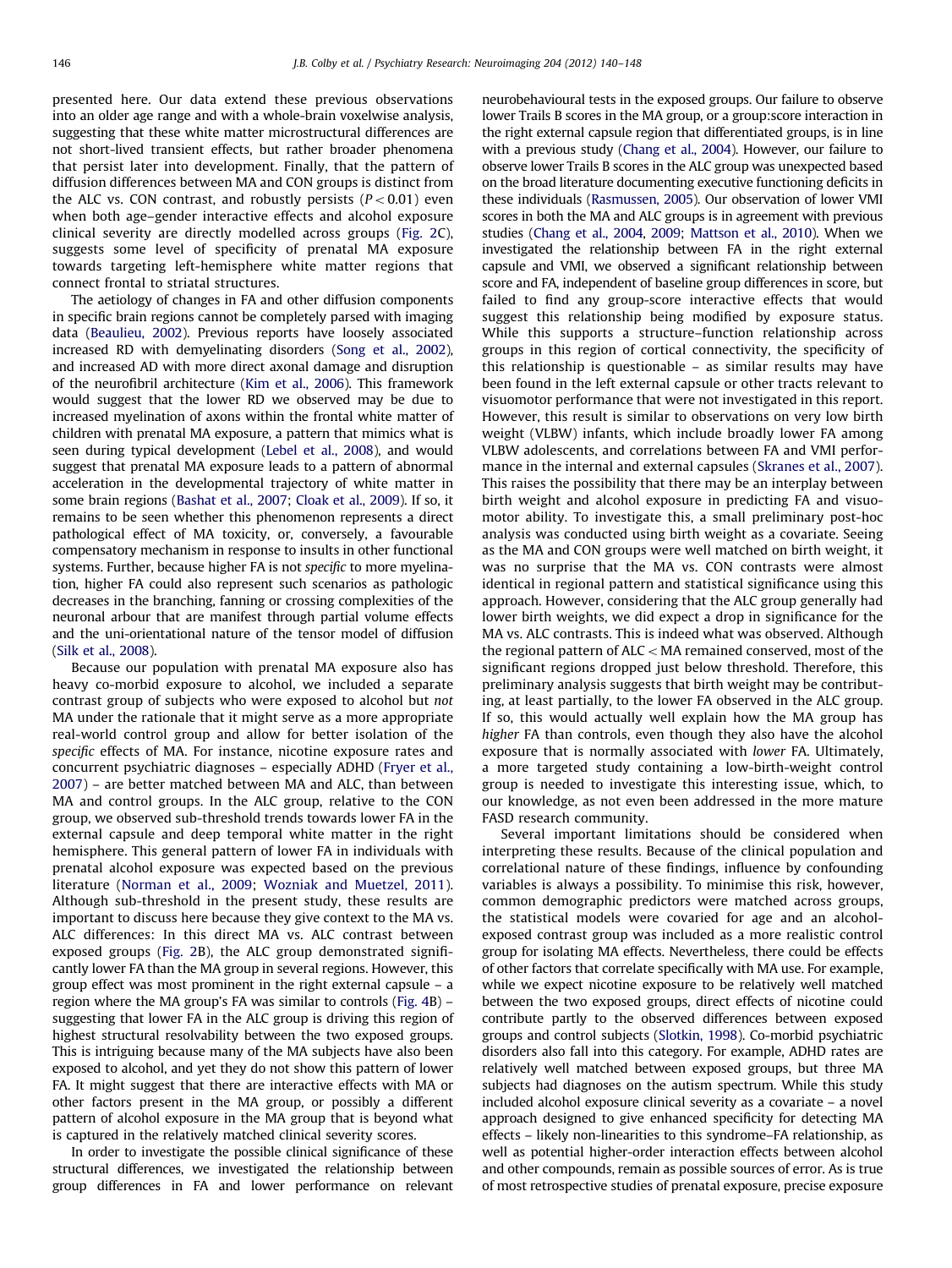<span id="page-7-0"></span>histories were generally unavailable due to the fact that many of the subjects are not with their biological mothers. Standard limitations of diffusion imaging and the tensor model should also be appreciated. These include artificially depressed FA estimates in regions of complex fibre geometry and partial volume averaging.

As the field transitions from asking the question, ''Are there any unique effects of prenatal methamphetamine exposure?'' towards actually characterising these effects, a broadened emphasis is being focussed on the integration of observations from different structural, functional and clinical modalities into a more parsimonious syndromic framework. By identifying a unique pattern of abnormalities in these individuals, we may become better equipped to provide the most appropriate set of behavioural, educational and occupational interventions to address their specific needs. Importantly, by providing the first independent confirmation of white matter abnormalities in the context of prenatal MA exposure, by extending the only previous observations into the age range of adolescence and with a whole-brain voxelwise modelling approach, and by evaluating the effects of prenatal MA exposure in the context of an alcohol-exposed contrast group, this study helps to solidify the notion that MA exposure may lead to unique pathological effects on white matter within the developing brain.

## Acknowledgement

This research was supported by the following organisations: National Institute on Drug Abuse (NIDA; R21 DA15878, R01 DA017831, R90 DA023422), National Institute on Alcohol Abuse and Alcoholism (NIAAA; U01 AA017122, F30 AA020431), National Centre for Research Resources (NCRR; U54 RR021813), National Institute of General Medical Sciences (NIGMS; T32 GM008042), March of Dimes (6-FY2008-50).

#### References

- Anon, 2008. Results from the 2007 NSDUH: National Findings, Substance Abuse and Mental Health Services Administration. Rockville, MD.
- Astley, S.J., 2004. Diagnostic guide for fetal alcohol spectrum disorders: the 4-digit diagnostic code, University of Washington, Seattle, WA.
- Bashat, D.B., Kronfeld-Duenias, V., Zachor, D.A., Ekstein, P.M., Hendler, T., Tarrasch, R., Even, A., Levy, Y., Sira, L.B., 2007. Accelerated maturation of white matter in young children with autism: a high b value DWI study. Neuroimage 37, 40–47.
- Beaulieu, C., 2002. The basis of anisotropic water diffusion in the nervous system a technical review. NMR in Biomedicine 15, 435–455.
- Beery, K., 1997. The Beery-Buktenica Developmental Test of Visual-Motor Integration: Administration, Scoring, and Teaching Manual, 4th ed. Modern Curriculum Press, Parsippany, NJ.
- Chang, L., Cloak, C., Jiang, C., Farnham, S., Tokeshi, B., Buchthal, S., Hedemark, B., Smith, L., Ernst, T., 2009. Altered neurometabolites and motor integration in children exposed to methamphetamine in utero. Neuroimage 48, 391–397.
- Chang, L., Smith, L.M., LoPresti, C., Yonekura, M.L., Kuo, J., Walot, I., Ernst, T., 2004. Smaller subcortical volumes and cognitive deficits in children with prenatal methamphetamine exposure. Psychiatry Research: Neuroimaging 132, 95–106.
- Cloak, C., Ernst, T., Fujii, L., Hedemark, B., Chang, L., 2009. Lower diffusion in white matter of children with prenatal methamphetamine exposure. Neurology 72, 2068–2075.
- Coles, C.D., Li, Z., 2011. Functional neuroimaging in the examination of effects of prenatal alcohol exposure. Neuropsychology Review 21, 119–132.
- Fryer, S.L., McGee, C.L., Matt, G.E., Riley, E.P., Mattson, S.N., 2007. Evaluation of psychopathological conditions in children with heavy prenatal alcohol exposure. Pediatrics 119, e733–e741.
- Hoyme, H.E., May, P.A., Kalberg, W.O., Kodituwakku, P., Gossage, J.P., Trujillo, P.M., Buckley, D.G., Miller, J.H., Aragon, A.S., Khaole, N., Viljoen, D.L., Jones, K.L., Robinson, L.K., 2005. A practical clinical approach to diagnosis of fetal alcohol spectrum disorders: clarification of the 1996 institute of Medicine criteria. Pediatrics 115, 39–47.
- Jones, K.L., Smith, D.W., Ulleland, C.N., Streissguth, P., 1973. Pattern of malformation in offspring of chronic alcoholic mothers. Lancet 1, 1267–1271.
- Kim, J.H., Budde, M.D., Liang, H.-F., Klein, R.S., Russell, J.H., Cross, A.H., Song, S.-K., 2006. Detecting axon damage in spinal cord from a mouse model of multiple sclerosis. Neurobiology of Disease 21, 626–632.
- Kortte, K.B., Horner, M.D., Windham, W.K., 2002. The Trail Making Test, part B: cognitive flexibility or ability to maintain set? Applied Neuropsychology 9, 106–109.
- Lagasse, L.L., Wouldes, T., Newman, E., Smith, L.M., Shah, R.Z., Derauf, C., Huestis, M.A., Arria, A.M., Grotta, S.D., Wilcox, T., Lester, B.M., 2011. Prenatal methamphetamine exposure and neonatal neurobehavioral outcome in the USA and
- New Zealand. Neurotoxicology and Teratology 33, 166–175. Lebel, C., Roussotte, F., Sowell, E.R., 2011. Imaging the impact of prenatal alcohol exposure on the structure of the developing human brain. Neuropsychology Review 21, 102–118.
- Lebel, C., Walker, L., Leemans, A., Phillips, L., Beaulieu, C., 2008. Microstructural maturation of the human brain from childhood to adulthood. Neuroimage 40, 1044–1055.
- Lu, L.H., Johnson, A., O'Hare, E.D., Bookheimer, S.Y., Smith, L.M., O'Connor, M.J., Sowell, E.R., 2009. Effects of prenatal methamphetamine exposure on verbal memory revealed with functional magnetic resonance imaging. Journal of Developmental & Behavioral Pediatrics 30, 185–192.
- Mattson, S.N., Roesch, S.C., Fagerlund, A., Autti-Rämö, I., Jones, K.L., May, P.A., Adnams, C.M., Konovalova, V., Riley, E.P., Collaborative Initiative on Fetal Alcohol Spectrum Disorders, 2010. Toward a neurobehavioral profile of fetal alcohol spectrum disorders Alcoholism, Clinical and Experimental Research 34 (9) 1640–1650.
- Maxwell, J.C., Rutkowski, B.A., 2008. The prevalence of methamphetamine and amphetamine abuse in North America: a review of the indicators, 1992–2007. Drug and Alcohol Review 27, 229–235.
- McCann, U.D., Wong, D.F., Yokoi, F., Villemagne, V., Dannals, R.F., Ricaurte, G.A., 1998. Reduced striatal dopamine transporter density in abstinent methamphetamine and methcathinone users: evidence from positron emission tomography studies with [11C]WIN-35,428. The Journal of Neuroscience: The Official Journal of the Society for Neuroscience 18, 8417–8422.
- McKetin, R., Kozel, N., Douglas, J., Ali, R., Vicknasingam, B., Lund, J., Li, J.-H., 2008. The rise of methamphetamine in Southeast and East Asia. Drug and Alcohol Review 27, 220–228.
- Mori, S., Oishi, K., Jiang, H., Jiang, L., Li, X., Akhter, K., Hua, K., Faria, A.V., Mahmood, A., Woods, R., Toga, A.W., Pike, G.B., Neto, P.R., Evans, A., Zhang, J., Huang, H., Miller, M.I., Zijl, P., van, Mazziotta, J., 2008. Stereotaxic white matter atlas based on diffusion tensor imaging in an ICBM template. Neuroimage 40, 570–582.
- Nguyen, D., Smith, L.M., Lagasse, L.L., Derauf, C., Grant, P., Shah, R., Arria, A., Huestis, M.A., Haning, W., Strauss, A., Grotta, S.D., Liu, J., Lester, B.M., 2010. Intrauterine growth of infants exposed to prenatal methamphetamine: results from the infant development, environment, and lifestyle study. Journal of Pediatrics 157, 337–339.
- Nichols, T.E., Holmes, A.P., 2002. Nonparametric permutation tests for functional neuroimaging: a primer with examples. Human Brain Mapping 15, 1–25.
- Norman, A.L., Crocker, N., Mattson, S.N., Riley, E.P., 2009. Neuroimaging and fetal alcohol spectrum disorders. Developmental Disabilities Research Reviews 15, 209–217.
- O'Connor, M.J., Frankel, F., Paley, B., Schonfeld, A.M., Carpenter, E., Laugeson, E.A., Marquardt, R., 2006. A controlled social skills training for children with fetal alcohol spectrum disorders. Journal of Consulting and Clinical Psychology 74, 639–648.
- Rasmussen, C., 2005. Executive functioning and working memory in fetal alcohol spectrum disorder. Alcoholism, Clinical and Experimental Research 29, 1359–1367.
- Rex, D.E., Ma, J.Q., Toga, A.W., 2003. The LONI Pipeline processing environment. Neuroimage 19, 1033–1048.
- Roussotte, F., Soderberg, L., Sowell, E., 2010. Structural, metabolic, and functional brain abnormalities as a result of prenatal exposure to drugs of abuse: evidence from neuroimaging. Neuropsychology Review 20, 376–397.
- Roussotte, F.F., Bramen, J.E., Nunez, S.C., Quandt, L.C., Smith, L., O'Connor, M.J., Bookheimer, S.Y., Sowell, E.R., 2011. Abnormal brain activation during working memory in children with prenatal exposure to drugs of abuse: the effects of methamphetamine, alcohol, and polydrug exposure. Neuroimage 54, 3067–3075.
- Silk, T., Vance, A., Rinehart, N., Bradshaw, J., Cunnington, R., 2008. White-matter abnormalities in attention deficit hyperactivity disorder: a diffusion tensor imaging study. Human Brain Mapping 30, 2757–2765.
- Skranes, J., Vangberg, T.R., Kulseng, S., Indredavik, M.S., Evensen, K.A.I., Martinussen, M., Dale, A.M., Haraldseth, O., Brubakk, A.-M., 2007. Clinical findings and white matter abnormalities seen on diffusion tensor imaging in adolescents with very low birth weight. Brain 130, 654–666.
- Slotkin, T.A., 1998. Fetal nicotine or cocaine exposure: which one is worse? The Journal of Pharmacology and Experimental Therapeutics 285, 931–945.
- Smith, L.M., Chang, L., Yonekura, M.L., Grob, C., Osborn, D., Ernst, T., 2001. Brain proton magnetic resonance spectroscopy in children exposed to methamphetamine in utero. Neurology 57, 255–260.
- Smith, L.M., LaGasse, L.L., Derauf, C., Grant, P., Shah, R., Arria, A., Huestis, M., Haning, W., Strauss, A., Grotta, S.D., Fallone, M., Liu, J., Lester, B.M., 2008. Prenatal methamphetamine use and neonatal neurobehavioral outcome. Neurotoxicology and Teratology 30, 20–28.
- Smith, L.M., LaGasse, L.L., Derauf, C., Grant, P., Shah, R., Arria, A., Huestis, M., Haning, W., Strauss, A., Grotta, S.D., Liu, J., Lester, B.M., 2006a. The infant development, environment, and lifestyle study: effects of prenatal methamphetamine exposure, polydrug exposure, and poverty on intrauterine growth. Pediatrics 118, 1149–1156.